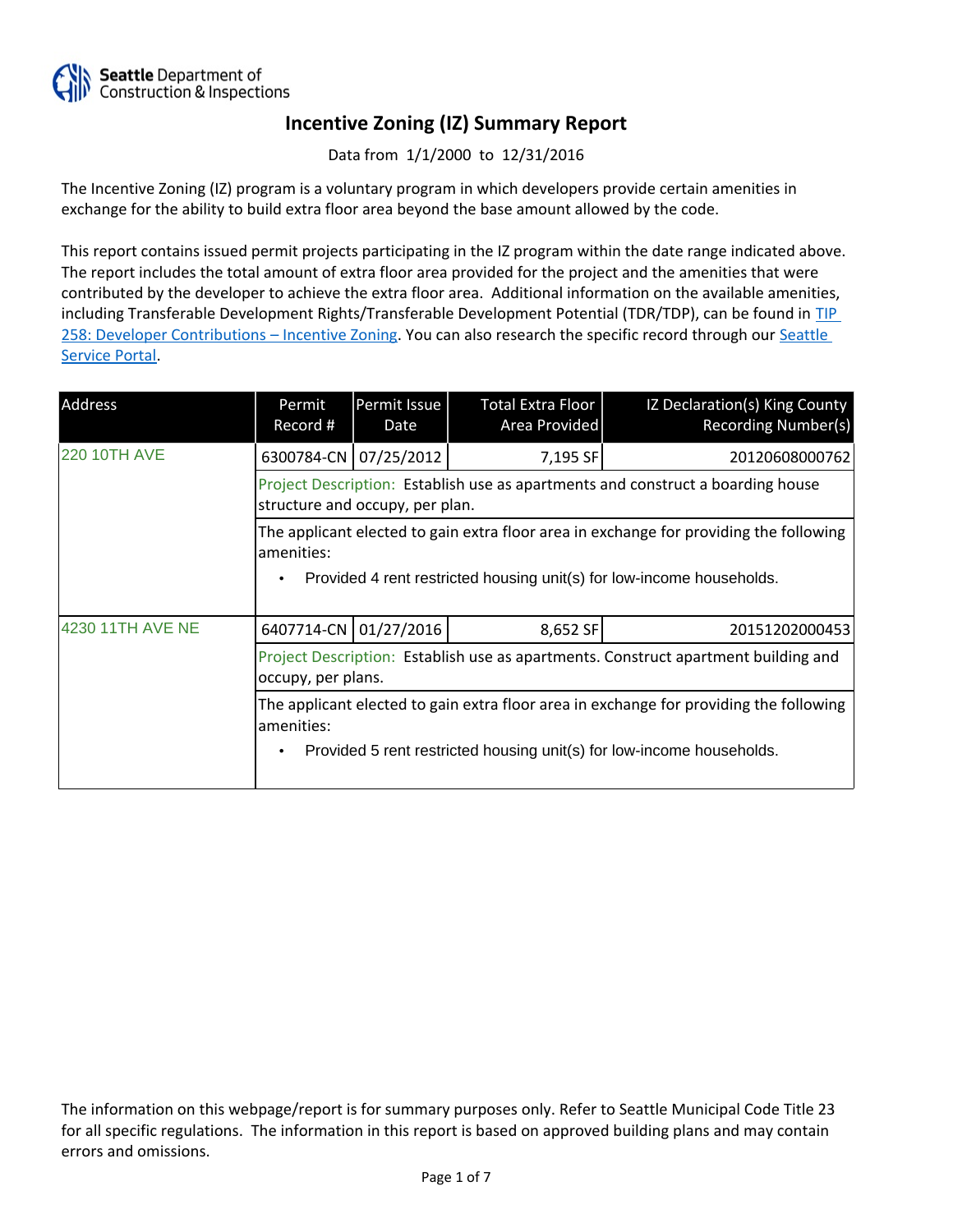

Data from 1/1/2000 to 12/31/2016

| Address             | Permit<br>Record #                                                                                                                                                                        | Permit Issue<br>Date  | Total Extra Floor<br>Area Provided               | IZ Declaration(s) King County<br>Recording Number(s)                          |  |
|---------------------|-------------------------------------------------------------------------------------------------------------------------------------------------------------------------------------------|-----------------------|--------------------------------------------------|-------------------------------------------------------------------------------|--|
| 1610 2nd AVE        |                                                                                                                                                                                           | 6458879-PH 09/01/2016 | 31,139 SF                                        | 20160901000350                                                                |  |
|                     | Project Description: Construct addition and substantial alterations for hotel and<br>restaurant tower above existing underground parking garage, and occupy per plan.                     |                       |                                                  |                                                                               |  |
|                     | The applicant elected to gain extra floor area in exchange for providing the following<br>amenities:                                                                                      |                       |                                                  |                                                                               |  |
|                     | Payment of \$463,034.50 into a City fund to provide rent restricted housing for<br>low-income households.                                                                                 |                       |                                                  |                                                                               |  |
|                     |                                                                                                                                                                                           |                       |                                                  | Payment of \$80,137.06 into a City fund to provide affordable child care.     |  |
|                     | Purchased 7 Regional Development Credits to preserve forest or rural property<br>in King County for new agricultural credits.                                                             |                       |                                                  |                                                                               |  |
|                     |                                                                                                                                                                                           |                       | Transferred floor area from a Landmark TDR site. |                                                                               |  |
| 1430 2ND AVE        |                                                                                                                                                                                           | 6285721-PH 02/08/2016 | 140,687 SF                                       | 20160129001162                                                                |  |
|                     | Project Description: Phased Project: Construction of a mixed use residential tower<br>with below grade parking and occupy, per plan.                                                      |                       |                                                  |                                                                               |  |
|                     | The applicant elected to gain extra floor area in exchange for providing the following<br>amenities:<br>Payment of \$2,131,689.42 into a City fund to provide rent restricted housing for |                       |                                                  |                                                                               |  |
|                     | low-income households.                                                                                                                                                                    |                       |                                                  |                                                                               |  |
| <b>2116 4TH AVE</b> | 6423027-PH 08/17/2015                                                                                                                                                                     |                       | 130,180 SF                                       | 20170417000255;<br>20170417000256                                             |  |
|                     | Project Description: Construct a new residential apartment and hotel building with<br>ground floor retail and below grade parking, and occupy per plan.                                   |                       |                                                  |                                                                               |  |
|                     | The applicant elected to gain extra floor area in exchange for providing the following<br>amenities:                                                                                      |                       |                                                  |                                                                               |  |
|                     | Payment of \$2,117,089.62 into a City fund to provide rent restricted housing for<br>low-income households.                                                                               |                       |                                                  |                                                                               |  |
|                     | Payment of \$429,755.00 into a City fund to provide rent restricted housing for<br>low-income households.                                                                                 |                       |                                                  |                                                                               |  |
|                     | Payment of \$74,377.40 into a City fund to provide affordable child care.                                                                                                                 |                       |                                                  |                                                                               |  |
|                     | King County.                                                                                                                                                                              |                       |                                                  | Purchased 3 Regional Development Credits to preserve agricultural property in |  |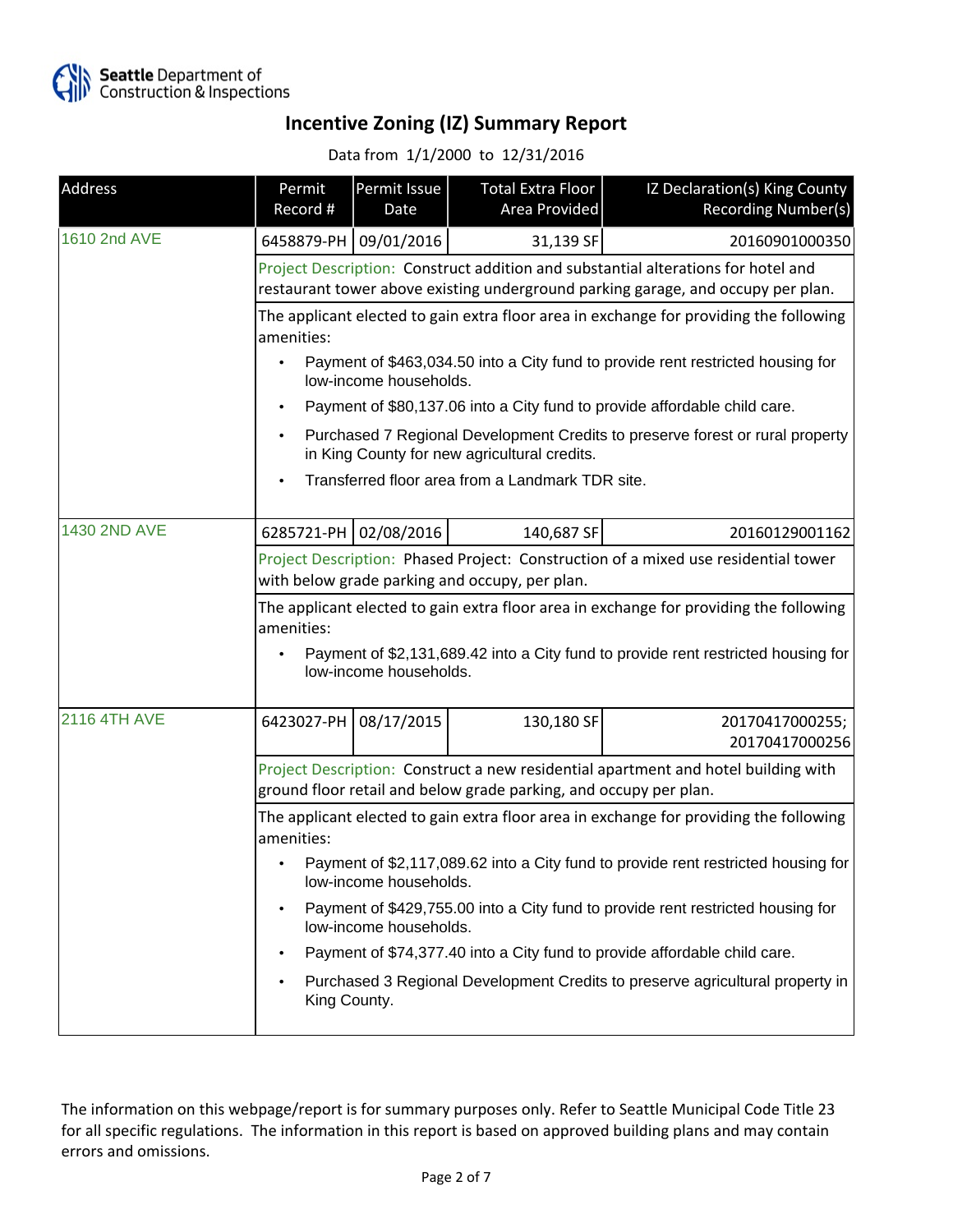

Data from 1/1/2000 to 12/31/2016

| Address             | Permit<br>Record #                                                                                                                                            | Permit Issue<br>Date   | Total Extra Floor<br>Area Provided               | IZ Declaration(s) King County<br>Recording Number(s)                                                                                                             |  |
|---------------------|---------------------------------------------------------------------------------------------------------------------------------------------------------------|------------------------|--------------------------------------------------|------------------------------------------------------------------------------------------------------------------------------------------------------------------|--|
| <b>920 5TH AVE</b>  | 6128401-PH 09/09/2015                                                                                                                                         |                        | 466,570 SF                                       | 20160128000543                                                                                                                                                   |  |
|                     | Project Description: Construction of a high-rise/office, retail and below grade<br>parking structure.                                                         |                        |                                                  |                                                                                                                                                                  |  |
|                     | The applicant elected to gain extra floor area in exchange for providing the following<br>amenities:                                                          |                        |                                                  |                                                                                                                                                                  |  |
|                     |                                                                                                                                                               |                        |                                                  | Payment of \$1,137,264.38 into a City fund to provide affordable child care.                                                                                     |  |
|                     | Payment of \$6,561,140.63 into a City fund to provide rent restricted housing for<br>low-income households.                                                   |                        |                                                  |                                                                                                                                                                  |  |
|                     |                                                                                                                                                               |                        | Transferred floor area from a Landmark TDR site. |                                                                                                                                                                  |  |
| 829 NE 67TH ST      | 6380722-CN 07/15/2016                                                                                                                                         |                        | 33,741 SF                                        | 20160516000574                                                                                                                                                   |  |
|                     | Project Description: Establish use as Congregate residence and Construct a<br>residential structure, Occupy per plan.                                         |                        |                                                  |                                                                                                                                                                  |  |
|                     | amenities:                                                                                                                                                    |                        |                                                  | The applicant elected to gain extra floor area in exchange for providing the following<br>Provided 24 rent restricted housing unit(s) for low-income households. |  |
| <b>2202 8TH AVE</b> |                                                                                                                                                               | 6425811-CN 04/18/2016  | 132,900 SF                                       | 20151120000244                                                                                                                                                   |  |
|                     | Project Description: Establish use as multi-family residential and general retail.<br>Construct high-rise apartment and retail building and occupy, per plan. |                        |                                                  |                                                                                                                                                                  |  |
|                     | The applicant elected to gain extra floor area in exchange for providing the following<br>amenities:                                                          |                        |                                                  |                                                                                                                                                                  |  |
|                     |                                                                                                                                                               | low-income households. |                                                  | Payment of \$2,110,047.56 into a City fund to provide rent restricted housing for                                                                                |  |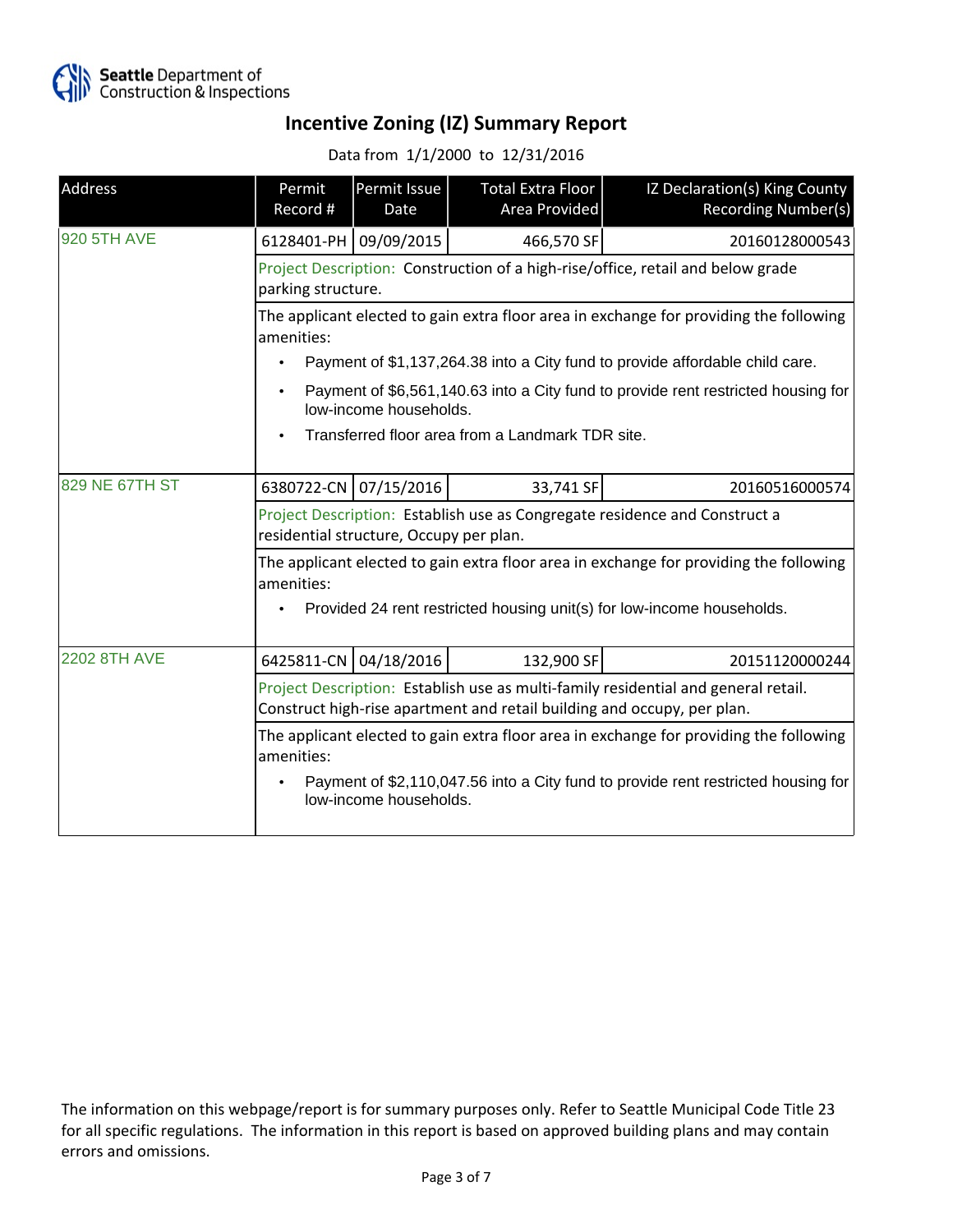

Data from 1/1/2000 to 12/31/2016

| Address              | Permit<br>Record #                                                                                                                          | Permit Issue<br>Date  | <b>Total Extra Floor</b><br>Area Provided | IZ Declaration(s) King County<br>Recording Number(s)                       |  |
|----------------------|---------------------------------------------------------------------------------------------------------------------------------------------|-----------------------|-------------------------------------------|----------------------------------------------------------------------------|--|
| <b>234 9TH AVE N</b> |                                                                                                                                             | 6477089-PH 08/19/2016 | 53,678 SF                                 | 20160623000331                                                             |  |
|                      | Project Description: Construct a new retail, office, and residential building with<br>below grade parking, and occupy per plan.             |                       |                                           |                                                                            |  |
|                      | The applicant elected to gain extra floor area in exchange for providing the following<br>amenities:                                        |                       |                                           |                                                                            |  |
|                      |                                                                                                                                             |                       |                                           | Payment of \$170,564.05 into a City fund to provide affordable child care. |  |
|                      | Payment of \$34,508.40 into a City fund to provide rent restricted housing for<br>$\bullet$<br>low-income households.                       |                       |                                           |                                                                            |  |
|                      | Payment of \$985,821.88 into a City fund to provide rent restricted housing for<br>low-income households.                                   |                       |                                           |                                                                            |  |
|                      | Purchased 1 Regional Development Credits to preserve forest or rural property<br>in King County for new agricultural credits.               |                       |                                           |                                                                            |  |
|                      | Purchased 13 Regional Development Credits to preserve forest or rural<br>$\bullet$<br>property in King County for new agricultural credits. |                       |                                           |                                                                            |  |
| 3050 SW AVALON WAY   |                                                                                                                                             | 6327295-CN 06/30/2016 | 5,845 SF                                  | 20141215000779                                                             |  |
|                      | Project Description: Establish use as an apartment residence and construct<br>residential building, occupy per plan                         |                       |                                           |                                                                            |  |
|                      | The applicant elected to gain extra floor area in exchange for providing the following<br>amenities:                                        |                       |                                           |                                                                            |  |
|                      | ٠                                                                                                                                           |                       |                                           | Provided 5 rent restricted housing unit(s) for low-income households.      |  |
| 1404 BOYLSTON AVE    | 6405423-CN                                                                                                                                  | 06/11/2016            | 8,746 SF                                  | 20160419000297                                                             |  |
|                      | Project Description: Construct multifamily building, occupy per plan.                                                                       |                       |                                           |                                                                            |  |
|                      | The applicant elected to gain extra floor area in exchange for providing the following<br>amenities:                                        |                       |                                           |                                                                            |  |
|                      |                                                                                                                                             |                       |                                           | Provided 4 rent restricted housing unit(s) for low-income households.      |  |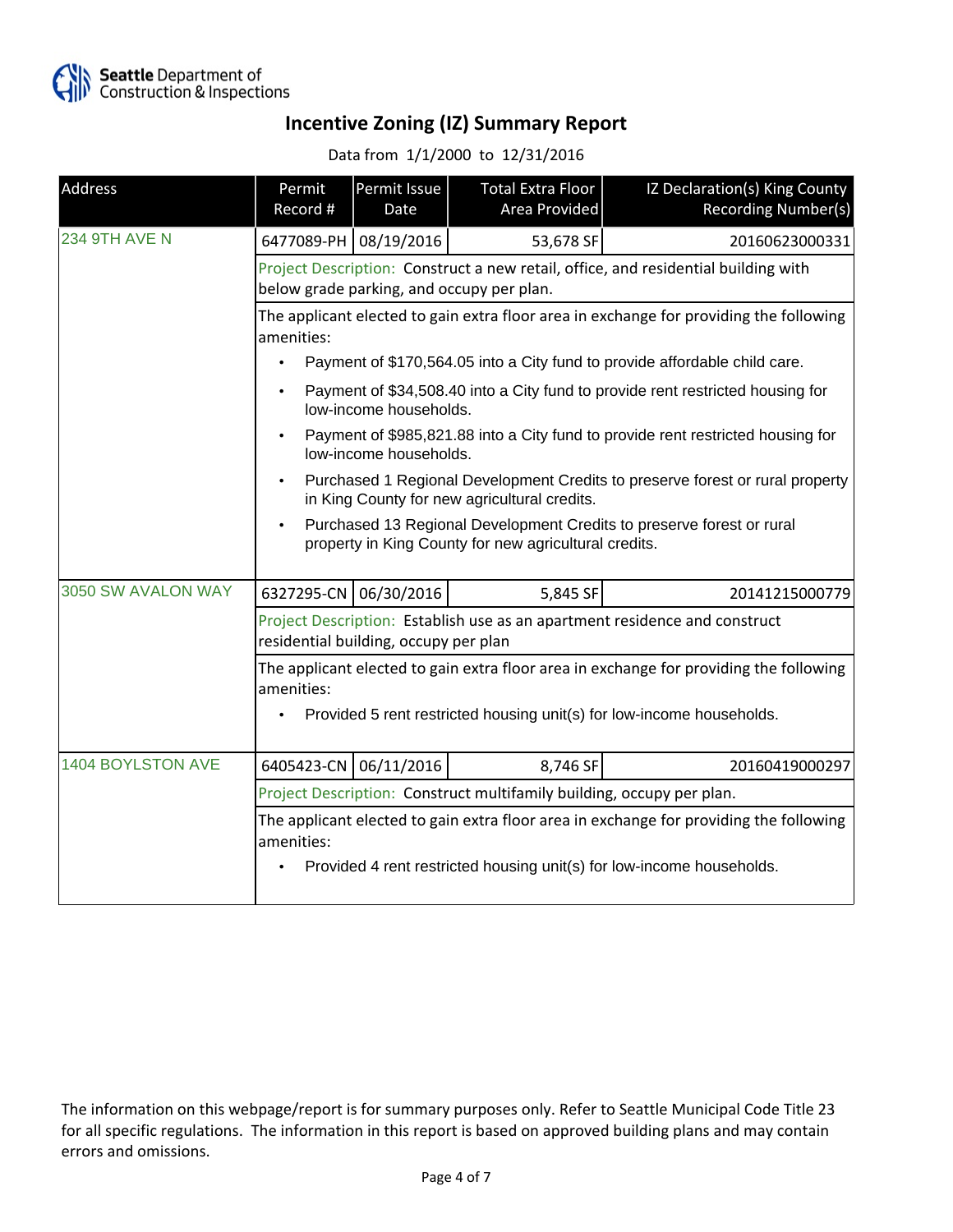

Data from 1/1/2000 to 12/31/2016

| <b>Address</b>            | Permit<br>Record #                                                                                                                                         | Permit Issue<br>Date    | Total Extra Floor<br>Area Provided | IZ Declaration(s) King County<br>Recording Number(s) |  |
|---------------------------|------------------------------------------------------------------------------------------------------------------------------------------------------------|-------------------------|------------------------------------|------------------------------------------------------|--|
| 970 DENNY WAY             |                                                                                                                                                            | 6440064-PH   05/24/2016 | 301,713 SF                         | 20160404000670                                       |  |
|                           | Project Description: Construction of multi-family and retail building with below<br>grade parking and occupy, per plan.                                    |                         |                                    |                                                      |  |
|                           | The applicant elected to gain extra floor area in exchange for providing the following<br>amenities:                                                       |                         |                                    |                                                      |  |
|                           | Payment of \$3,971,754.32 into a City fund to provide rent restricted housing for<br>low-income households.                                                |                         |                                    |                                                      |  |
|                           | Purchased 5 Regional Development Credits to preserve agricultural property in<br>King County.                                                              |                         |                                    |                                                      |  |
|                           | Purchased 75 Regional Development Credits to preserve forest or rural<br>$\bullet$<br>property in King County for new agricultural credits.                |                         |                                    |                                                      |  |
| <b>425 FAIRVIEW AVE N</b> |                                                                                                                                                            | 6470875-PH 09/01/2016   | 173,328 SF                         | 20160707001159                                       |  |
|                           | Project Description: Construction of a residential and retail structure with two<br>towers on a common base with below grade parking and occupy, per plan. |                         |                                    |                                                      |  |
|                           | The applicant elected to gain extra floor area in exchange for providing the following<br>amenities:                                                       |                         |                                    |                                                      |  |
|                           | Payment of \$2,281,689.79 into a City fund to provide rent restricted housing for<br>low-income households.                                                |                         |                                    |                                                      |  |
|                           | Purchased 17 Regional Development Credits to preserve agricultural property<br>$\bullet$<br>in King County.                                                |                         |                                    |                                                      |  |
|                           | Purchased 28 Regional Development Credits to preserve forest or rural<br>$\bullet$<br>property in King County for new agricultural credits.                |                         |                                    |                                                      |  |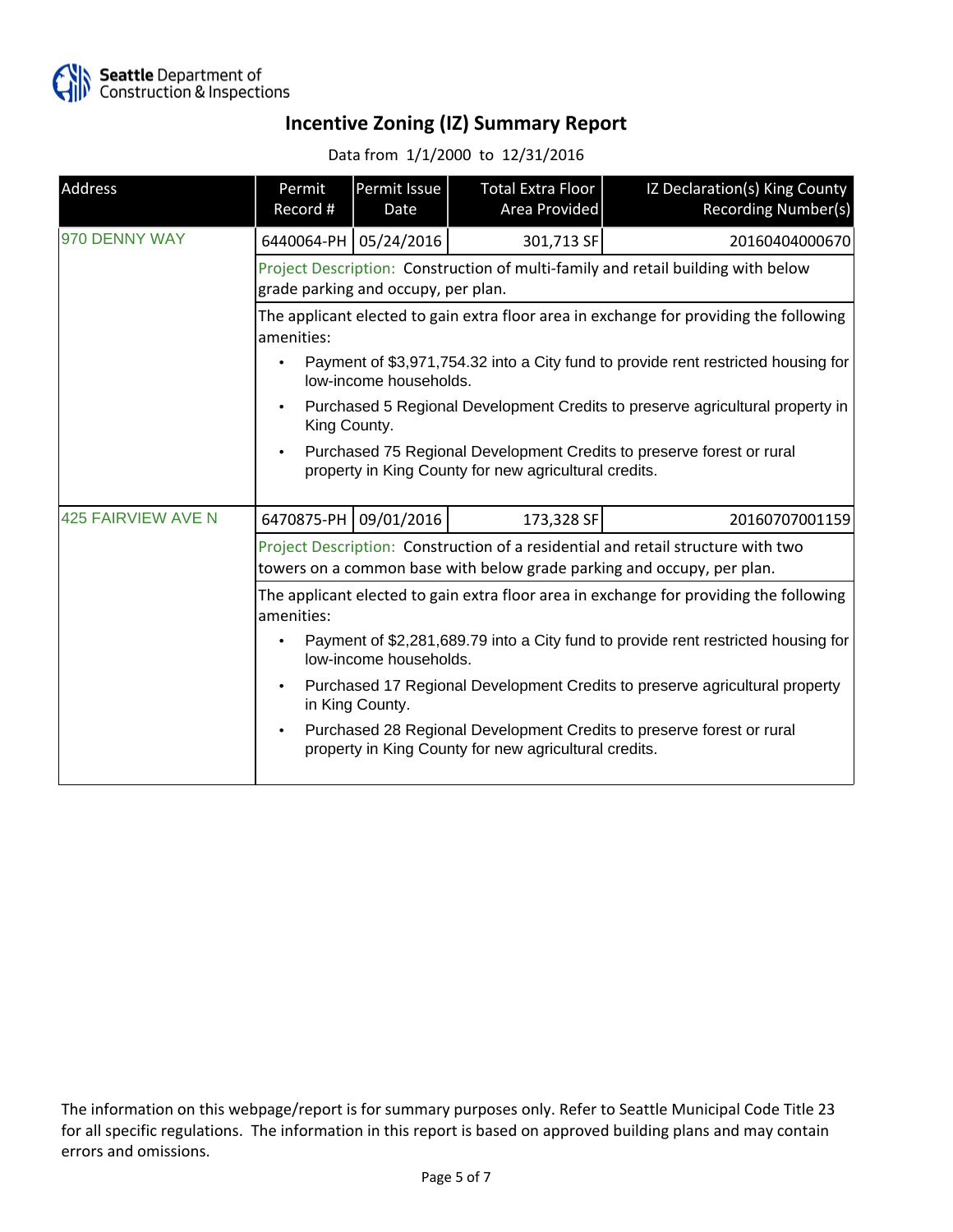

Data from 1/1/2000 to 12/31/2016

| Address            | Permit<br>Record #                                                                                                                                                              | Permit Issue<br>Date  | Total Extra Floor<br>Area Provided                     | IZ Declaration(s) King County<br>Recording Number(s)                                   |  |
|--------------------|---------------------------------------------------------------------------------------------------------------------------------------------------------------------------------|-----------------------|--------------------------------------------------------|----------------------------------------------------------------------------------------|--|
| 808 HOWELL ST      |                                                                                                                                                                                 | 6423734-PH 02/16/2016 | 684,338 SF                                             | 20160208000900                                                                         |  |
|                    |                                                                                                                                                                                 |                       | below grade parking and occupy, per plan.              | Project Description: Phased project: Construction of a hotel and retail building with  |  |
|                    | The applicant elected to gain extra floor area in exchange for providing the following<br>amenities:                                                                            |                       |                                                        |                                                                                        |  |
|                    |                                                                                                                                                                                 |                       |                                                        | Provided 111 rent restricted housing unit(s) for low-income households.                |  |
|                    | families.                                                                                                                                                                       |                       |                                                        | Provided 59 new affordable child care spaces for children of low-income                |  |
|                    | Purchased 1 Regional Development Credits to preserve agricultural property in<br>King County.                                                                                   |                       |                                                        |                                                                                        |  |
|                    | Purchased 66 Regional Development Credits to preserve forest or rural<br>property in King County for new agricultural credits.                                                  |                       |                                                        |                                                                                        |  |
|                    | Transferred floor area from a Landmark TDR site.                                                                                                                                |                       |                                                        |                                                                                        |  |
|                    |                                                                                                                                                                                 |                       | Transferred floor area from an arts facility TDR site. |                                                                                        |  |
| 201 S KING ST      |                                                                                                                                                                                 | 6270796-PH 09/28/2011 | 451,407 SF                                             | 20130311002386                                                                         |  |
|                    | Project Description: Phased Project: Construction of a residential, retail, and parking<br>podium building including west tower and occupy, per plan.                           |                       |                                                        |                                                                                        |  |
|                    | The applicant elected to gain extra floor area in exchange for providing the following<br>amenities:<br>Provided 100 rent restricted housing unit(s) for low-income households. |                       |                                                        |                                                                                        |  |
| 1016 REPUBLICAN ST |                                                                                                                                                                                 | 6444409-PH 05/13/2016 | 16,360 SF                                              | 20160413001254                                                                         |  |
|                    | plan.                                                                                                                                                                           |                       |                                                        | Project Description: Construct a new hotel and restaurant building, and occupy per     |  |
|                    | amenities:                                                                                                                                                                      |                       |                                                        | The applicant elected to gain extra floor area in exchange for providing the following |  |
|                    | Payment of \$30,817.50 into a City fund to provide rent restricted housing for<br>low-income households.                                                                        |                       |                                                        |                                                                                        |  |
|                    | Payment of \$53,619.90 into a City fund to provide affordable child care.                                                                                                       |                       |                                                        |                                                                                        |  |
|                    |                                                                                                                                                                                 |                       | in King County for new agricultural credits.           | Purchased 4 Regional Development Credits to preserve forest or rural property          |  |